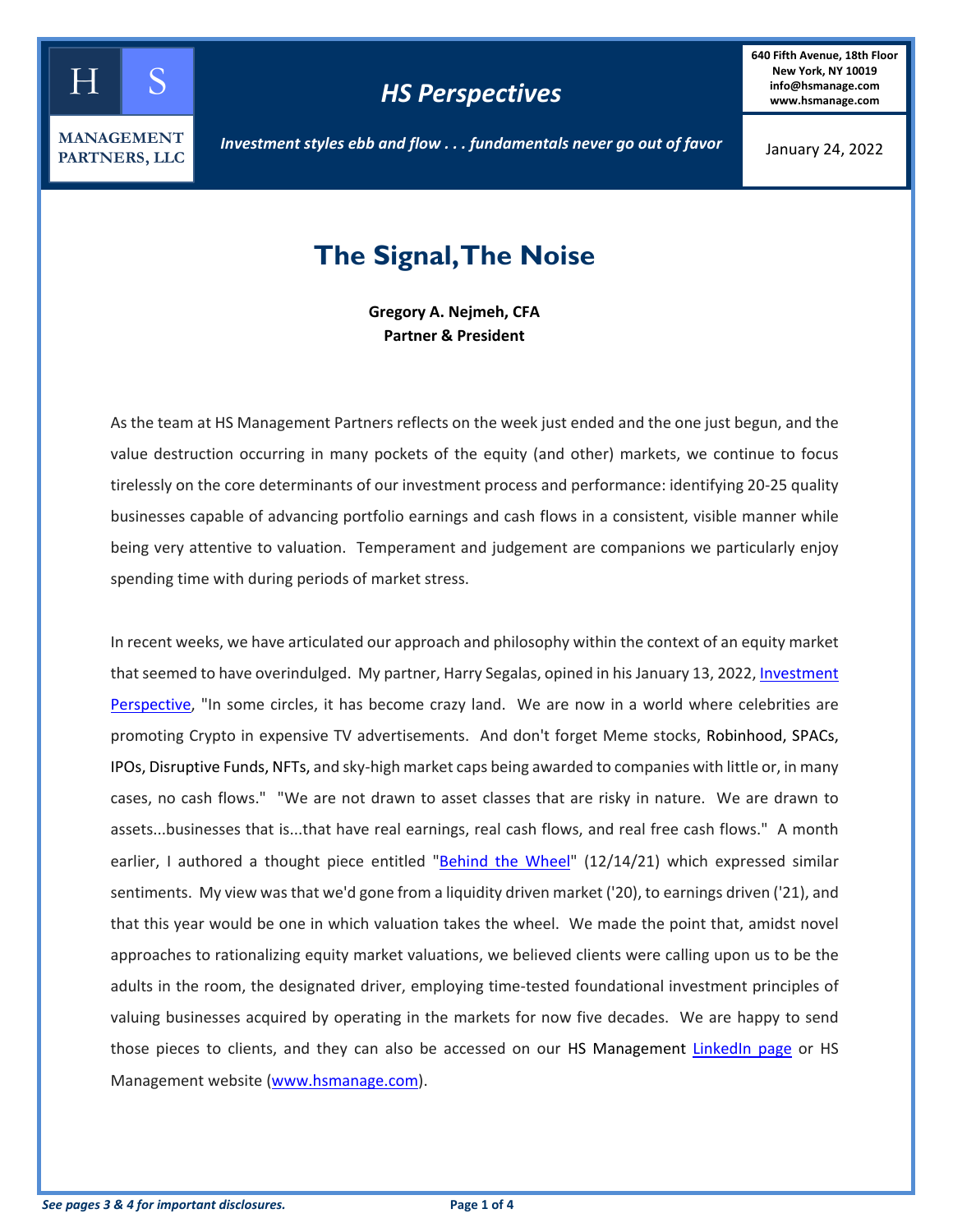From our perspective, this is not a time for hand wringing, rather a time to open our hands to the opportunities and possibilities being presented by the dislocations. Volatility can be a friend provided your process allows you to move nimbly when armed with the right set of tools...so our team is in the shop, ensuring our toolset is sharp.

We've spoken about several variables when evaluating businesses throughout the pandemic. We think three in particular are of relevance now: (1) valuation; (2) an assessment of cash flow/earnings prospects as the world normalizes – that is, do we own businesses who can continue to advance the ball from a baseline that has been reset higher, or selected companies that may have over-earned and therefore the risk of earnings and multiple diminution exists; and (3) consideration of balance sheets and liquidity profiles now compared to what existed in March '20. While distinct in nature, each piece of the puzzle forms part of the mosaic when determining value.

We need to distinguish fact – The Signal, associated with long-term prospects – from fiction – The Noise, often distorted by short term market dislocations: the price of a security is factual, the determination of value subjective, and only as validly estimable as the quality of the underlying assumptions.

An Oscar Wilde quote is prescient: "Nowadays people know the price of everything and the value of nothing." We have a process that we believe, while admittedly imprecise, allows us to better align the two, and in so doing affords usthe inputs needed to make what we deem to be the best decisions possible at a given moment.

There are many approaches that can be taken to consider valuation, earnings/cash flow modeling, and balance sheet/liquidity positions, and our seasoned team of investment professionals is well versed in applying such techniques. Rest assured that as stewards of our clients' scarce capital, we are thinking critically about each element of the value proposition as it relates to what we own. We remain focused on the toolset being as current as possible aiming to make reasoned, informed portfolio decisions given the larger opportunity set presented by market volatility.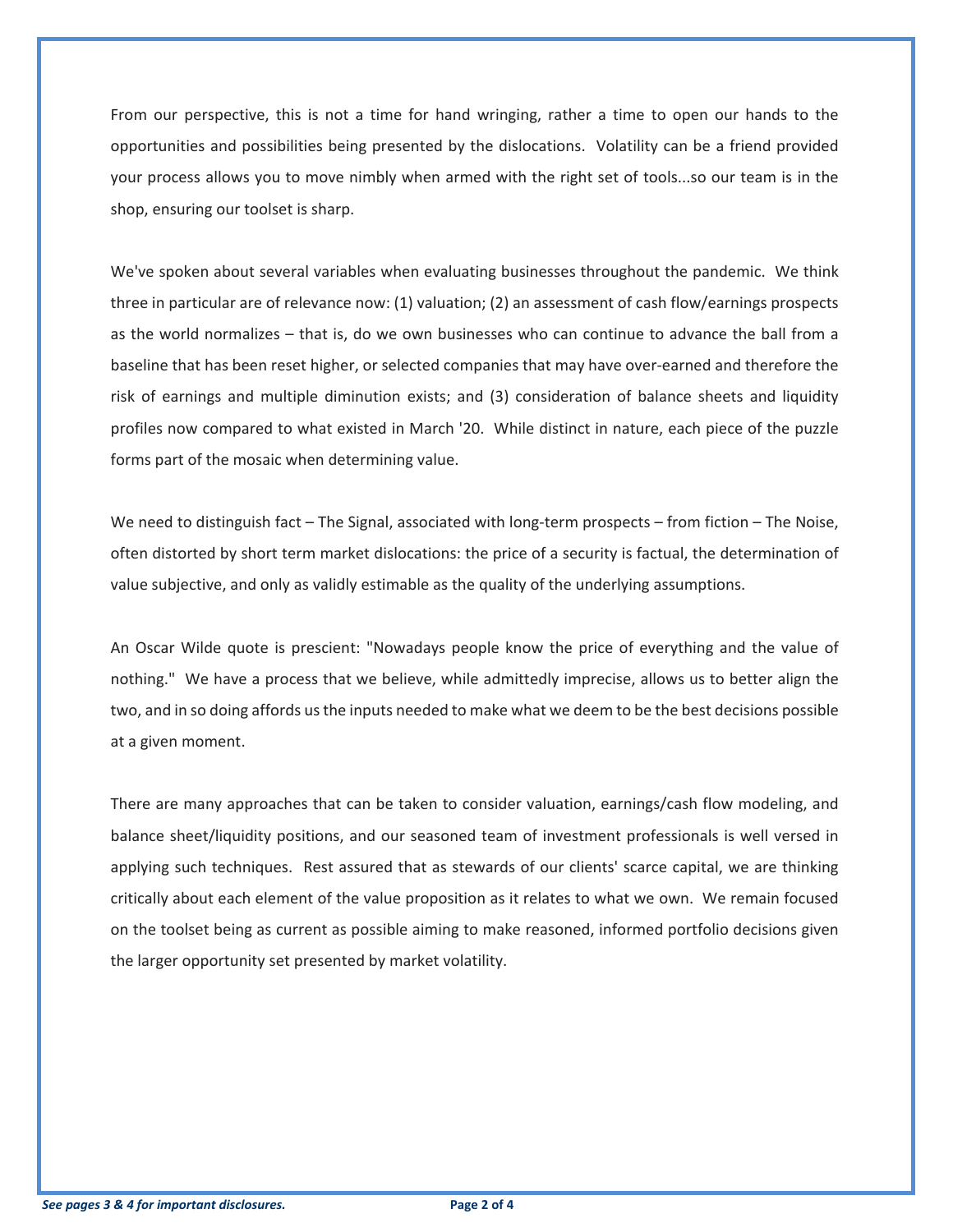## **HS Management Partners, LLC Concentrated Quality Growth Composite GIPS© Report**

| יי ש<br>$\cdots \cdots$ |                             |                                      |                                     |                            |            |                     |                                          |                                             |                                        |                     |                                          |
|-------------------------|-----------------------------|--------------------------------------|-------------------------------------|----------------------------|------------|---------------------|------------------------------------------|---------------------------------------------|----------------------------------------|---------------------|------------------------------------------|
|                         | <b>Firm</b>                 |                                      | <b>Composite</b>                    | <b>Performance Results</b> |            |                     |                                          |                                             | <b>3-Year Annualized Std Deviation</b> |                     |                                          |
| Year<br>End             | <b>Assets</b><br>(millions) | <b>Assets</b><br>(USD)<br>(millions) | <b>Number of</b><br><b>Accounts</b> | Composite<br>Gross         | <b>Net</b> | <b>S&amp;P 500®</b> | <b>Russell</b><br>$1000^\circ$<br>Growth | Composite<br><b>Dispersion</b><br>(Std Dev) | Composite<br><b>Gross</b>              | <b>S&amp;P 500®</b> | <b>Russell</b><br>$1000^\circ$<br>Growth |
| 2021                    | 3,927                       | 3.813                                | 281                                 | 31.43%                     | 30.51%     | 28.71%              | 27.60%                                   | .64                                         | 19.31                                  | 17.17               | 18.17                                    |
| 4Q21                    | 3,927                       | 3.813                                | 281                                 | 10.76%                     | 10.57%     | 11.03%              | 11.64%                                   | .56                                         | 19.31                                  | 17.17               | 18.17                                    |
| 3Q21                    | 3,650                       | 3,554                                | 285                                 | $-1.14%$                   | $-1.32%$   | 0.58%               | 1.16%                                    | .09                                         | 19.88                                  | 18.55               | 19.91                                    |
| 2Q21                    | 3,791                       | 3,695                                | 284                                 | 10.65%                     | 10.46%     | 8.55%               | 11.93%                                   | .05                                         | 19.51                                  | 18.26               | 19.52                                    |
| 1Q21                    | 3,559                       | 3,425                                | 277                                 | 8.47%                      | 8.29%      | 6.17%               | 0.94%                                    | .07                                         | 19.49                                  | 18.14               | 19.14                                    |
| 2020                    | 3,491                       | 3,341                                | 284                                 | 14.70%                     | 13.88%     | 18.40%              | 38.49%                                   | .14                                         | 19.75                                  | 18.53               | 19.64                                    |
| 2019                    | 3,566                       | 3,478                                | 280                                 | 38.12%                     | 37.13%     | 31.49%              | 36.39%                                   | 1.13                                        | 11.29                                  | 11.93               | 13.07                                    |
| 2018                    | 3,145                       | 2,967                                | 259                                 | $-4.42%$                   | $-5.07%$   | $-4.38%$            | $-1.51%$                                 | .28                                         | 10.04                                  | 10.80               | 12.12                                    |
| 2017                    | 4,028                       | 3,840                                | 236                                 | 33.87%                     | 33.06%     | 21.83%              | 30.21%                                   | .46                                         | 9.61                                   | 9.92                | 10.54                                    |
| 2016                    | 3,446                       | 3,269                                | 199                                 | 6.92%                      | 6.25%      | 11.96%              | 7.08%                                    | .10                                         | 10.72                                  | 10.59               | 11.15                                    |
| 2015                    | 3,143                       | 3,014                                | 176                                 | 3.94%                      | 3.32%      | 1.38%               | 5.67%                                    | .81                                         | 11.03                                  | 10.48               | 10.70                                    |
| 2014                    | 3,295                       | 3,193                                | 148                                 | 13.06%                     | 12.39%     | 13.69%              | 13.05%                                   | .26                                         | 9.85                                   | 8.98                | 9.59                                     |
| 2013                    | 2,392                       | 2,298                                | 136                                 | 31.76%                     | 31.04%     | 32.39%              | 33.48%                                   | .09                                         | 12.26                                  | 11.94               | 12.18                                    |
| 2012                    | 1,622                       | 1,616                                | 94                                  | 28.86%                     | 28.16%     | 16.00%              | 15.26%                                   | .15                                         | 13.82                                  | 15.09               | 15.66                                    |
| 2011                    | 884                         | 880                                  | 72                                  | 5.55%                      | 5.00%      | 2.11%               | 2.64%                                    | .11                                         | 15.81                                  | 18.70               | 17.76                                    |
| 2010                    | 531                         | 528                                  | 46                                  | 17.13%                     | 16.44%     | 15.06%              | 16.71%                                   | .28                                         | 19.54                                  | 21.85               | 22.11                                    |
| 2009                    | 292                         | 290                                  | 32                                  | 35.91%                     | 35.06%     | 26.46%              | 37.21%                                   | .33                                         |                                        |                     |                                          |
| 2008**                  | 172                         | 152                                  | 27                                  | (34.49%)                   | (34.80%)   | (37.00%)            | (38.44%)                                 | N.A.                                        |                                        |                     |                                          |
| 2007*                   |                             | 6                                    | 5 or fewer                          | 16.84%                     | 16.08%     | 4.83%               | 10.51%                                   | N.A.                                        |                                        |                     |                                          |

\* Performance shown for 2007 is from April 1, 2007 through December 31, 2007.

\*\* HS Management Partners, LLC charges its fees quarterly in arrears and therefore no significant fees were charged to client accounts in the first quarter

of 2008. Had a modeled fee of 0.90% per annum been applied, the net of fee return for the first quarter of 2008 would be (10.82%).

N.A. - Information is not statistically meaningful due to an insufficient number of portfolios (5 or fewer) in the Composite for the entire year.

The HS Management Partners Concentrated Quality Growth Composite includes all fully discretionary, actively managed, fee paying accounts which employ our style of investing in 20-25 quality growth businesses. These accounts must have a market value exceeding \$500,000 at the time of initial inclusion in the Composite and have a market value exceeding \$300,000 to maintain inclusion.

Accounts that have contributions/withdrawals of greater than 10% of their market value (at the time of the cash flow) shall be excluded from Composite membership. Accounts that are not actively managed according to the intended strategy are excluded at the end of the last full day in which they last met the inclusion criteria. Accounts are reinstated into the Composite on the first day after the account again meets our inclusion criteria. Prior to April 1, 2009, our inclusion and exclusion criteria were applied on a monthly basis, rather than daily. There are accounts paying zero commissions included in the Composite. Additional information regarding the treatment of significant cash flows is available upon request. Also available upon request are policies for valuing investments, calculating performance, and preparing GIPS Reports.

For benchmark purposes, the Composite is compared to the S&P 500® and Russell 1000® Growth indices, however, the Composite may contain securities not represented in either or both indices. The HS Management Partners Concentrated Quality Growth Composite was created January 1, 2008 (the inception date of the Composite was April 1, 2007). Prior to January 1, 2008 the accounts in the Composite were non-fee paying individual accounts managed by Harry Segalas in accordance with HS Management Partners' investment policies, becoming HS Management Partners accounts in December 2007.

The Composite Dispersion presented is an asset-weighted standard deviation calculated using gross performance results for accounts included within the Composite for the entire period. In addition, gross performance results are used to calculate the 3-year annualized standard deviation.

HS Management Partners, LLC claims compliance with the Global Investment Performance Standards (GIPS®) and has prepared and presented this report in compliance with the GIPS standards. HS Management Partners, LLC has been independently verified for the period January 1, 2008 through December 31, 2021. A firm that claims compliance with the GIPS standards must establish policies and procedures for complying with all the applicable requirements of the GIPS standards. Verification provides assurance on whether the Firm's policies and procedures related to composite, as well as the calculation, presentation, and distribution of performance, have been designed in compliance with the GIPS standards and have been implemented on a firm-wide basis. The Concentrated Quality Growth Composite has had a performance examination for the periods January 1, 2008 through December 31, 2021. The verification and performance examination reports are available upon request.

GIPS® is a registered trademark of CFA Institute. CFA Institute does not endorse or promote this organization, nor does it warrant the accuracy or quality of the content contained herein.

The performance track record from April 1, 2007 through December 31, 2007 has been examined by Ashland Partners & Company, LLP and meets the portability requirements of the GIPS® standards. A copy of their report is available upon request.

HS Management Partners, LLC is an independent SEC registered investment advisor (SEC registration does not imply a certain level of skill or training). The Firm maintains a complete list and description of composites, which is available upon request. Results are based on fully discretionary accounts under management, including those accounts no longer with the Firm. Past performance is not indicative of future results.

The U.S. Dollar is the currency used to express performance. When international ordinary shares or ADRs are held in portfolios in the Composite, performance is shown net of foreign withholding taxes. Returns are presented gross and net of management fees and include the reinvestment of all income. Net of fee performance was calculated using actual management fees. Prior to January 1, 2008, a representative fee of 0.90% annually was applied to the individual accounts in the Composite managed by Harry Segalas. Additional information regarding the policies for calculating and reporting returns is available upon request. Policies governing compliance with the GIPS® Standards were followed in establishing HS Management Partners' performance record and the accounts to be included therein. In that regard, certain individual accounts managed by Harry Segalas were excluded from the Composite because of material differences in the management style of those accounts and HS Management Partners' investment policies. The GIPS® standards were applied retroactively for the purposes of computing 2007 performance and are being applied prospectively in a consistent manner.

Investment advisory fees are charged as a percentage of on an account's assets under management. The annual fee schedule for accounts that are at least \$10 million under management is as follows: 0.90% on first \$25 million, 0.70% on next \$25 million and 0.50% on the balance. Accounts below \$10 million pay the greater of 1% or \$10,000. Actual investment advisory fees may deviate from the above fee schedule at the Firm's sole discretion. Please refer to our Form ADV for more information related to our fees.